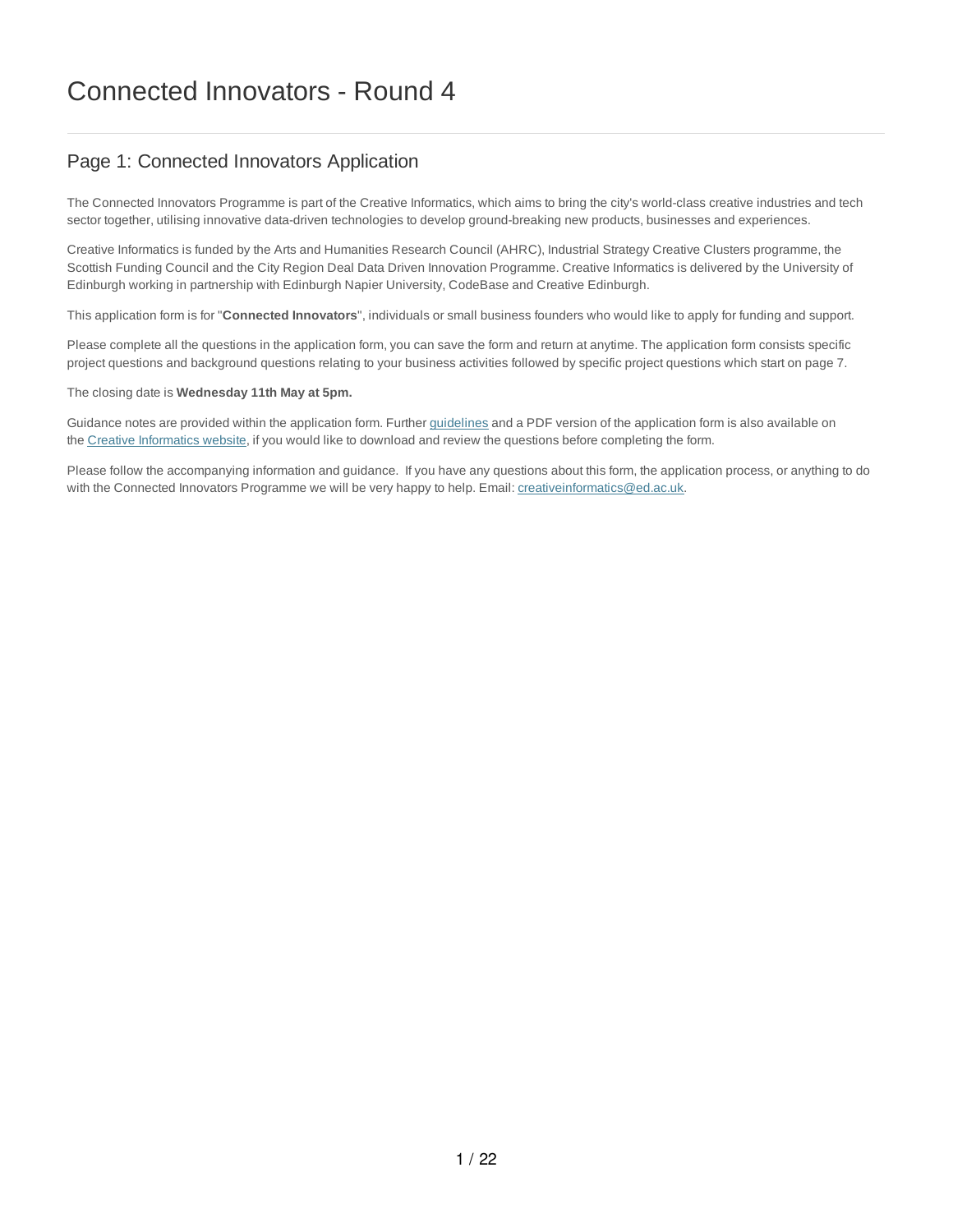## **Connected Innovators Application**

## **Data Protection**

In providing your completed application you are giving explicit consent for us to use this data in our programme application, monitoring, reporting and research processes. The data is managed confidentially. Your data will be held by the Creative Informatics delivery team based at the University of Edinburgh, with some data shared with our funders the Arts and Humanities Research Council, evaluation partners, and the Policy and Evidence Centre based at Nesta. Your data will only be reported in anonymous aggregated forms and will always be processed in accordance with the Data Protection Act 2018 and therefore also in accordance with the General Data Protection Act 2018 and therefore also in accordance with the General Data Protection Regulation (GDPR).

Applicants can withdraw or modify their consent to collection and processing of personal information at any time by writing to creativeinformatics@ed.ac.uk.

If you have any questions about this form, the application process, or anything to do with the Connected Innovators Programme we will be very happy to help. Email: creativeinformatics@ed.ac.uk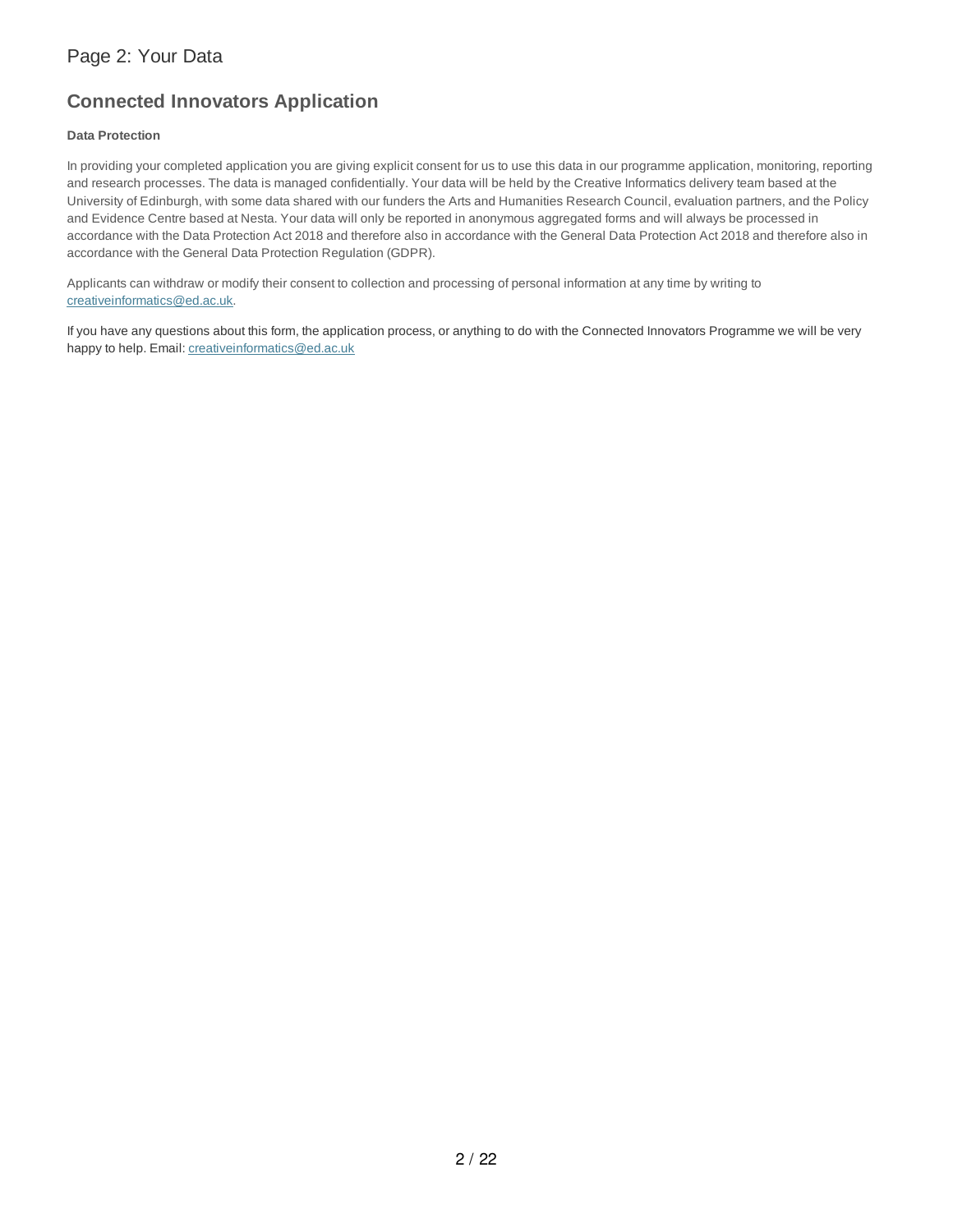# Page 3: About you

## *1.* Name: *Required*

*2.* Email address: *Required*

## **D** More info

*2.a.* Creative practice/business email, if different to your personal email: *Optional*

*3.* Phone number: *Required*

### **D** More info

+44

## *3.a.* Creative practice/business phone number, if different to above: *Optional*

 $+44$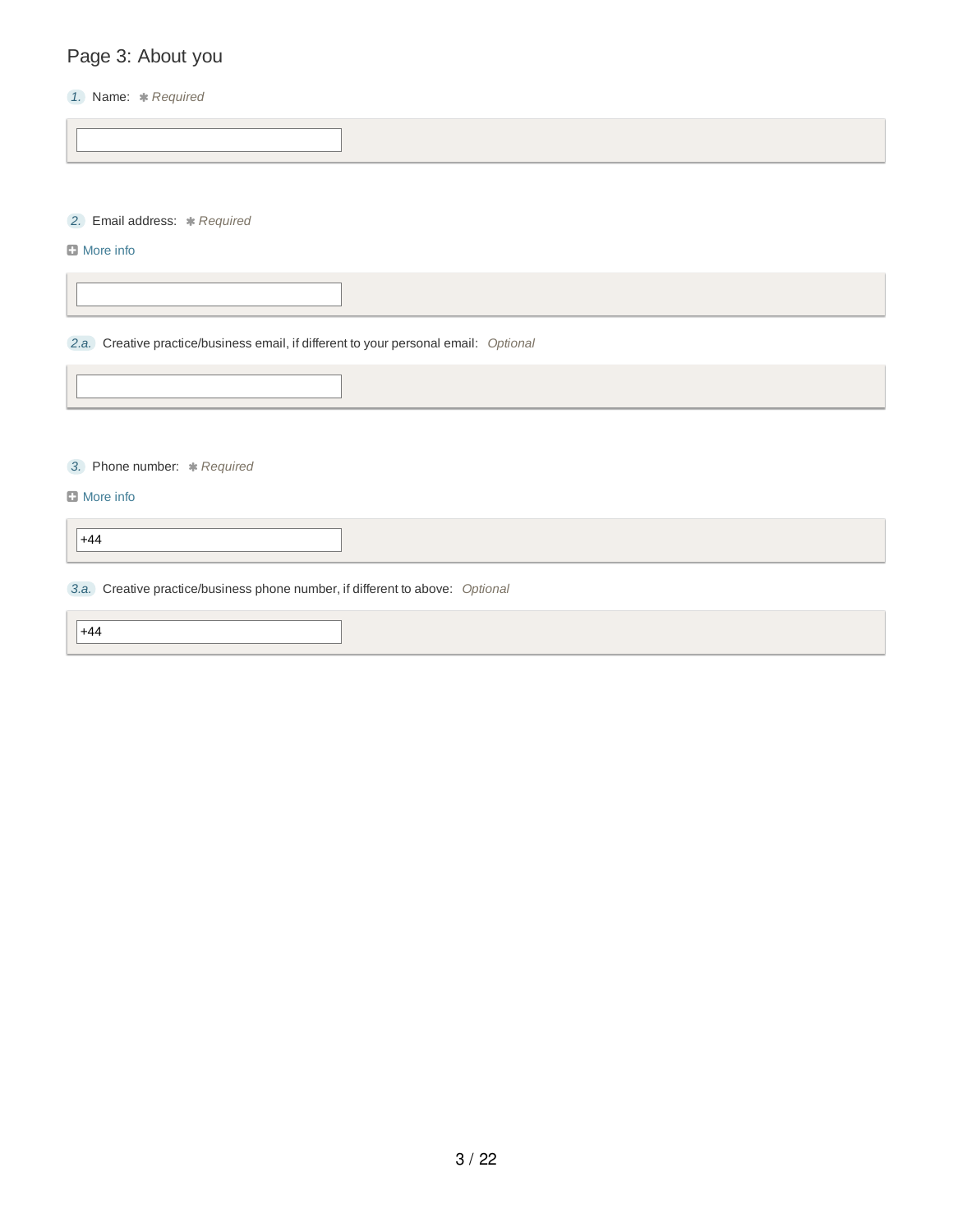## Page 4: Project Details

*4.* Please summarise the idea/project you intend to undertake as part of the Connected Innovators programme. Tell us more about your idea, clearly defining the research and development aspect of your work, who will be involved and how this will lead to a new understanding or approach which will help develop a significantly enhanced product, service or process. An enhanced product should be the result of achieving the outcome in a new and innovative way (up to 500 words). *\* Required* 

**D** More info

*5.* Please tell us about yourself and your experience as a creative practitioner - including information about skills and experience, track record and any achievements to date which are relevant to this application i.e your biography or short cv (up to 300 words)  $*$  Required

*6.* Please describe the activities of your creative practice or business to date. This should be in a way that is easily understood by others and provide a summary of your activities, e.g. of your key project/products/processes/services (up to 500 words). *\* Required* 

*7.* Please tell us about your activities around engagement within the creative community? (up to 300 words). *Required*

*8.* Please tell us about how you have shown leadership within the creative community to date. People that show leadership have demonstrated this by supporting others in their community (see more info), making things no one else has, doing things differently, and driving forward positive change within the creative industries (up to 300 words). \* Required

**El** More info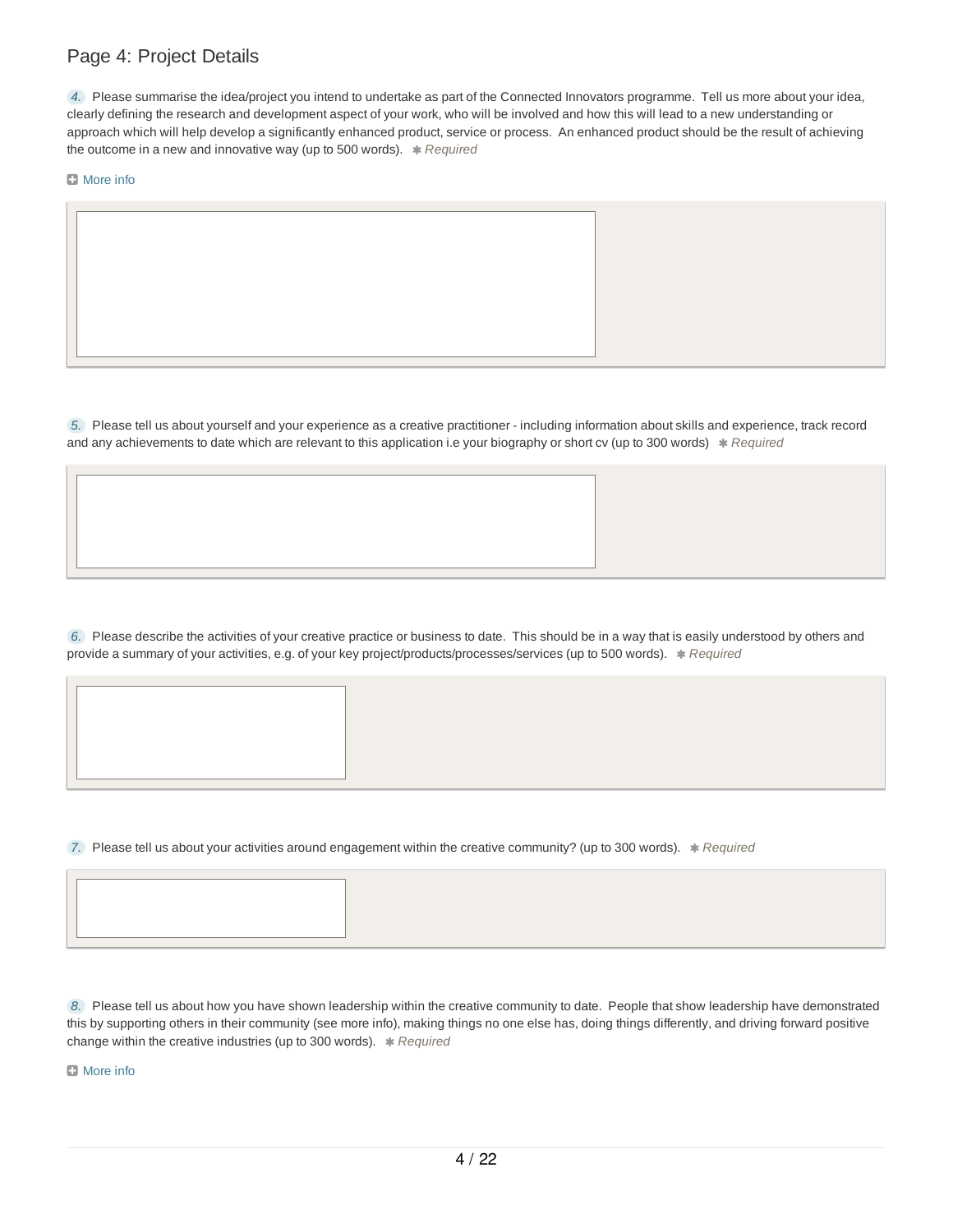*9.* Please indicate which of the four innovative challenges this project addresses. Please select more than one if appropriate:

|                                                                                                                                                                                                                                                                                                                                       | Please<br>indicate as<br>appropriate: | Briefly explain how this relates to your project<br>(max. 50 words): |
|---------------------------------------------------------------------------------------------------------------------------------------------------------------------------------------------------------------------------------------------------------------------------------------------------------------------------------------|---------------------------------------|----------------------------------------------------------------------|
| Access and engagement to new audiences/markets - (e.g. engagement can<br>mean showing your work to new audiences, working with audiences,<br>community-led practice, collaborating with the public, and exploring new<br>customers)                                                                                                   |                                       |                                                                      |
| Support the development of new modalities of experience - (definition:<br>modality - a particular way of doing or experiencing something)                                                                                                                                                                                             |                                       |                                                                      |
| Unlocking value of archives and datasets - (e.g. data might mean business<br>information, collections of images, audience data. You might be finding new<br>ways to use this or using this to explore what you do. This might be finding<br>some new offering, a new way to be efficient, or finding a new way to do what<br>you do). |                                       |                                                                      |
| Reveal and develop new business models                                                                                                                                                                                                                                                                                                |                                       |                                                                      |

*10.* Please outline why you are applying for funding from the Connected Innovators programme. What will the funding mean for you/your creative practice and how will this impact on your future activities? (up to 500 words) \* Required

*11.* How might ongoing COVID-19 challenges impact your idea? Please outline any changes you have made and any risks or concerns you may need to make or consider in the future (up to 300 words):

| 12. Please outline what is innovative about this idea. How is it new, novel, pioneering or significantly different to any existing understanding or |
|-----------------------------------------------------------------------------------------------------------------------------------------------------|
| approach to the way you work within your creative practice: (up to 300 words) * Required                                                            |

**D** More info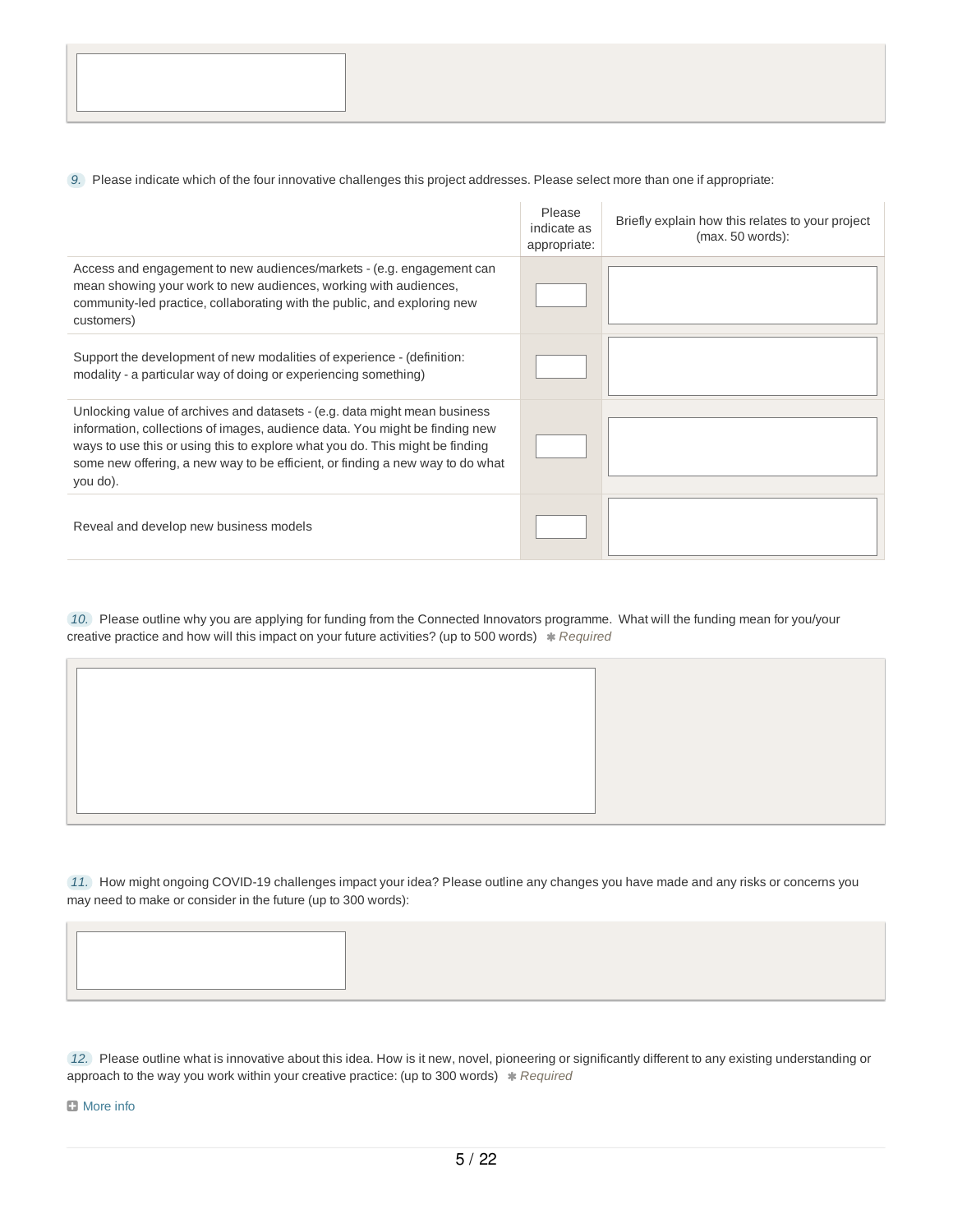*13.* Have you carried out any market research for your product/service or idea? If so, please briefly note these and why your offer is different: (up to 200 words) *Required*

*13.a.* Have you done any research on your professional development needs (see more info). If so, please briefly outline this:

#### **El** More info

*14.* We are funding research and development in data and data driven innovation. Describe how you are using data and/or data driven technologies in this project: (up to 300 words) \* Required

### **D** More info

*15.* Please discuss what impact your project will/could have on the creative community and wider community: What change will it affect? How will you achieve this? (up to 500 words) \* Required

#### **D** More info

*16.* Please briefly highlight the benefits of your project/product/process/service:

|          | Brief outline: |
|----------|----------------|
| Economic |                |
| Social   |                |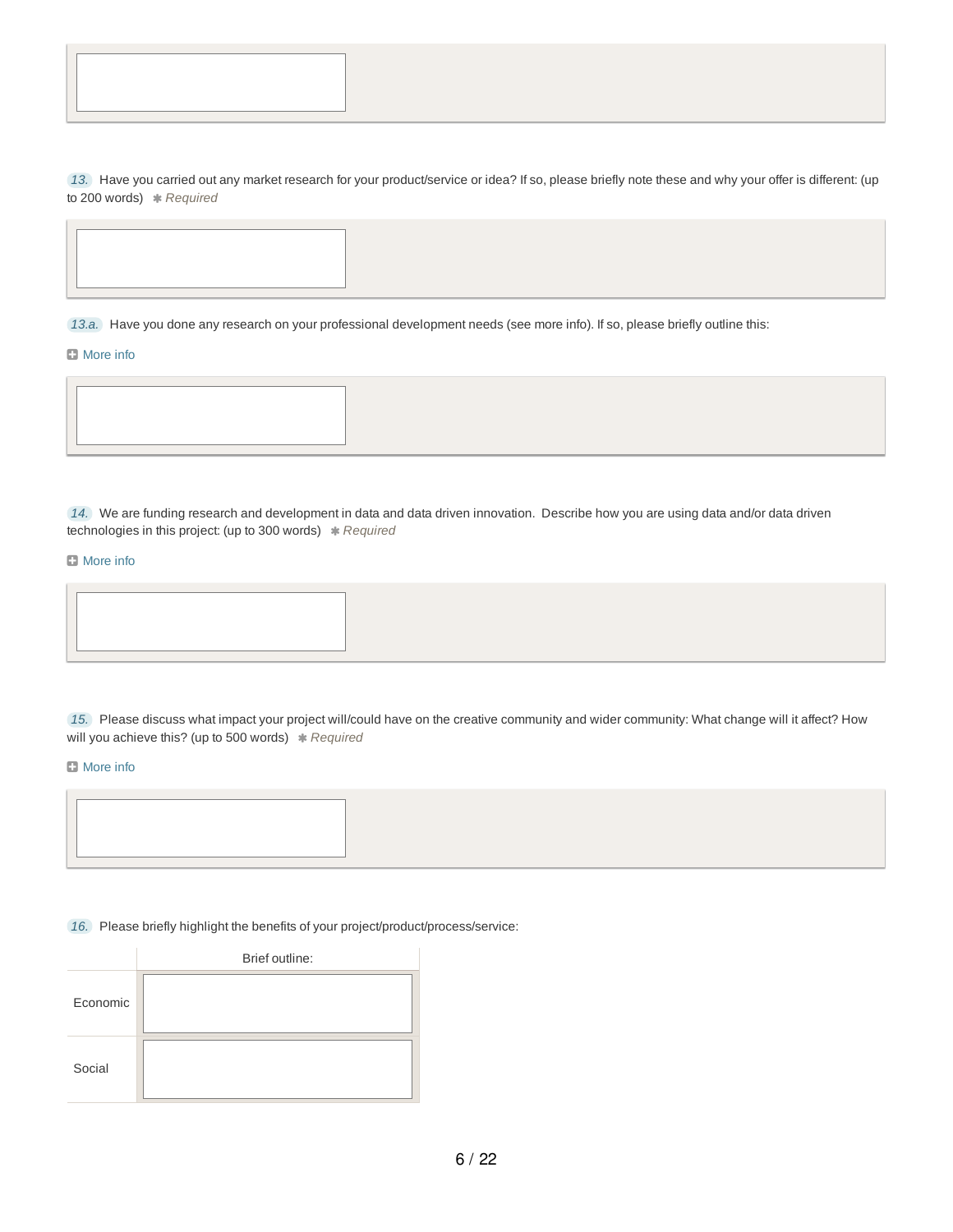| Cultural |  |
|----------|--|
| Other    |  |

*17.* What are your plans once the project is completed. Please highlight any long term plans and/or ambitions for you/your organisation and the wider community: (up to 200 words):  $*$  Required

*18.* Please indicate the proposed length of your project. We suggest a period of 1 - 6 months and no longer than 9 months with final completion expected by 31st March, 2023 to align with the current end date for the Creative Informatics funding programme: \* Required

#### **D** More info

*19.* When will you be available to undertake your project? Please indicate your preferred start date, (which should be after June, 2022) and expected end date: *Required*

*20.* Please outline how you propose to use the funding. Please provide budget details including anticipated costs for your time and any materials, equipment or travel costs. (Provide a brief description outlining the proposed activities for each budget line).

#### **D** More info

|                                    | $Cost(E) * Required$ | Description/comments (e.g. number of people and day rate) $*$<br>Required |
|------------------------------------|----------------------|---------------------------------------------------------------------------|
| Staff costs                        |                      |                                                                           |
| Materials (e.g. stationery)        |                      |                                                                           |
| Equipment                          |                      |                                                                           |
| Travel                             |                      |                                                                           |
| Other (e.g. training costs<br>etc) |                      |                                                                           |
| Total                              |                      |                                                                           |

*21.* Are you a member of Creative Edinburgh?

Yes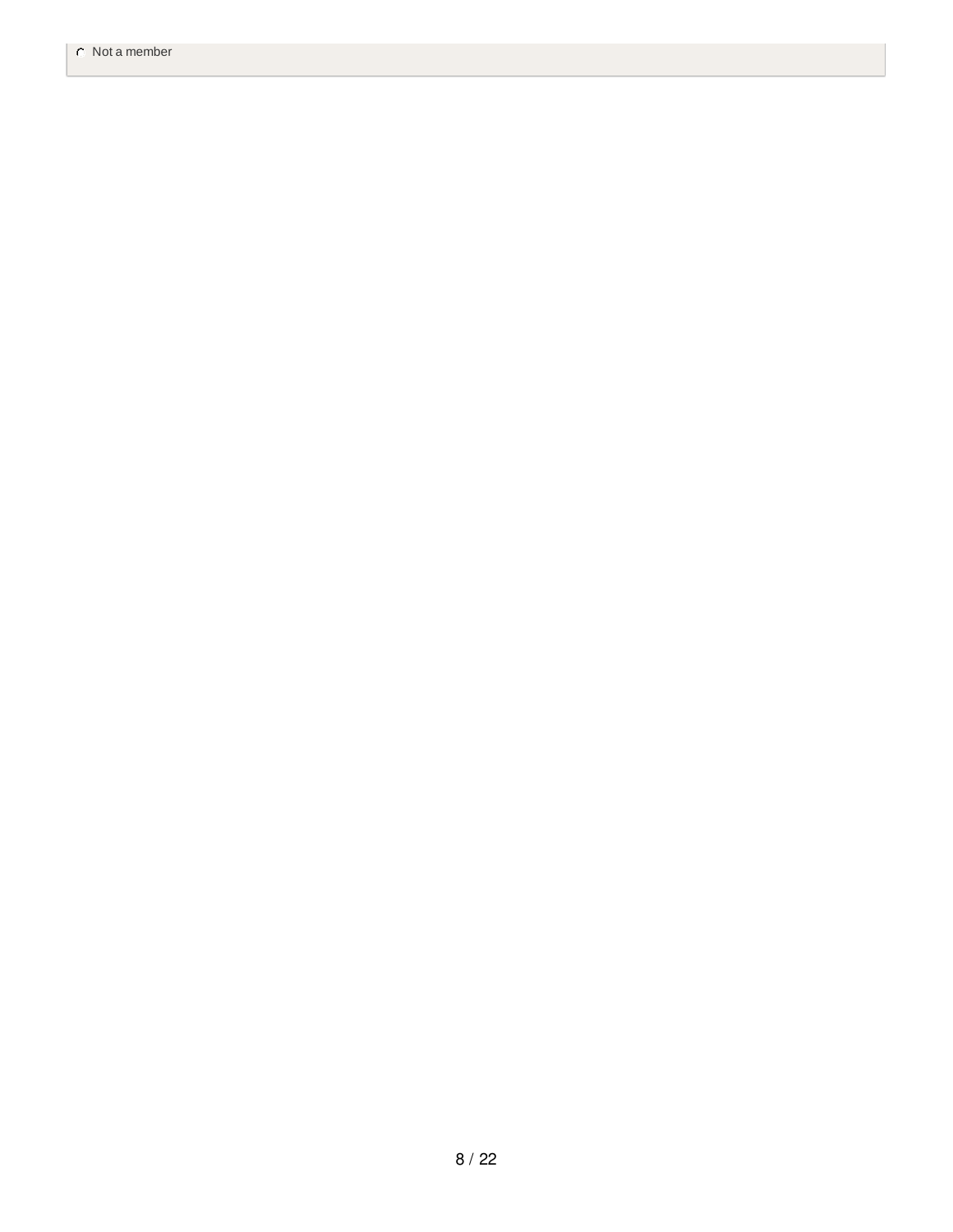## Page 5: About your creative practice/business

| Postcode of residence: * Required<br>22. I |  |
|--------------------------------------------|--|
|--------------------------------------------|--|

Please enter a valid UK postcode.

**23.** Creative practice/business Name: \* Required

### **D** More info

*24.* Registered Address:

*24.a.* Trading address (if different):

**24.b.** Which address would you like us to contact you on: \* Required

- $\Gamma$  Registered address
- $\Gamma$  Trading address

*24.c.* Website:

*25.* When was the creative practice/business founded?

**D** More info

*26.* When did you register as self-employed, as a sole trader or LLP? Please indicate as appropriate:

|               | Date: |
|---------------|-------|
| Self-employed |       |
| Sole Trader   |       |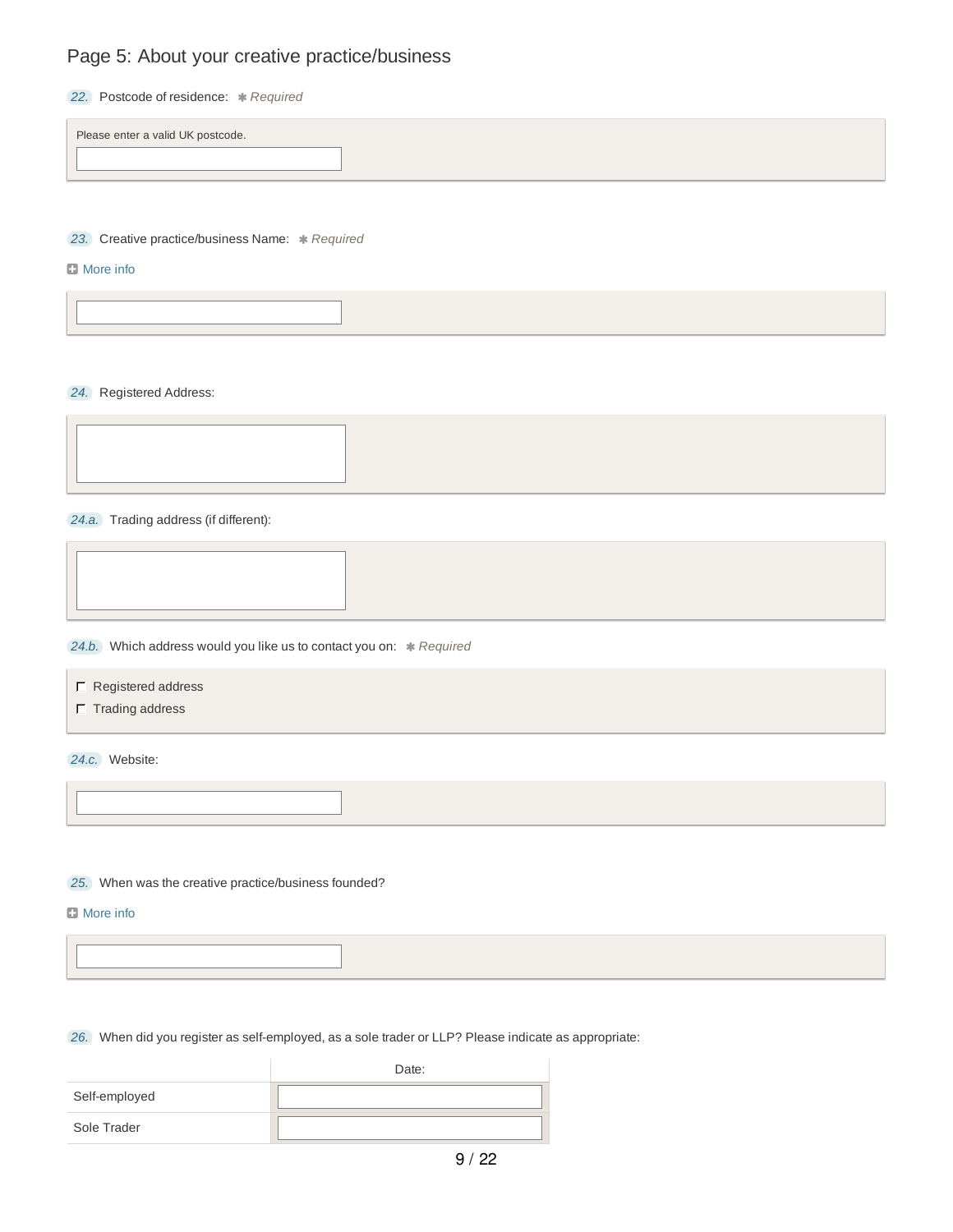| Limited Liability Partnership (LLP) |
|-------------------------------------|

**27.** What is your Standard Occupational Classification (SOC) code? \* Required

## **D** More info

**28.** What is your Standard Industrial Classification (SIC) code?  $*$  Required

## **D** More info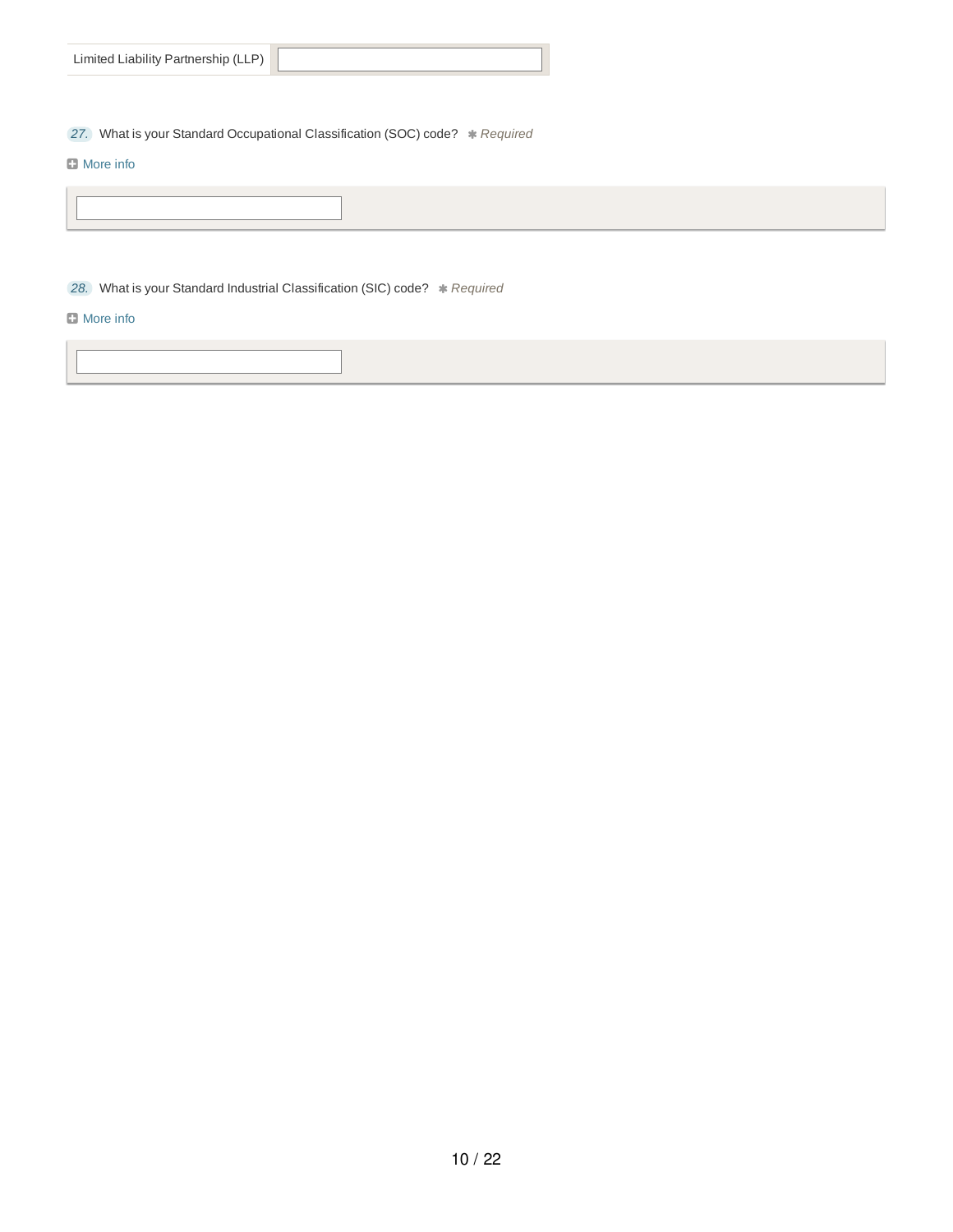## Page 6: Your creative practice/business profile

In the sections which follow we would like you to tell us about the work you do and your creative practice/business. You may be a freelancer, sole trader, have a micro-business (fewer than 10 employees) or a small or medium sized enterprise - an SME (up to 250 employees).

Please tell us about the current status of your business and business objectives for future activities. This information will enable us to better understand the business and economic context of the creative industries and the impact of the Creative Informatics Programme.

If you complete an annual tax return or submit accounts to Companies House, you might find these documents useful to have to hand to help answer some of these questions. If you don't have the answers and need some help, please read the guidance and information notes provided or contact us at creative informatics@ed.ac.uk. We will be happy to help!:

**29.** Company registration no: \* Required

#### **B** More info

*30.* Which of the following Creative Industries sector(s) best describe the work as defined by Department for Media Culture and Sport classifications (DCMS): *Required*

- $\Gamma$  Advertising/Marketing
- Architecture
- $\Gamma$  Crafts
- Design (Product, Graphic, Fashion etc.)
- Film, TV, Video, Radio & Photography
- Tech IT, Software, Hardware and Computer Services
- $\Gamma$  Museums, Galleries and Libraries
- $\Box$  Music, Performing & Visual Arts
- $\Gamma$  Publishing
- $\Box$  Other (please state)

*30.a.* If "Other" please tell us which sector you work in: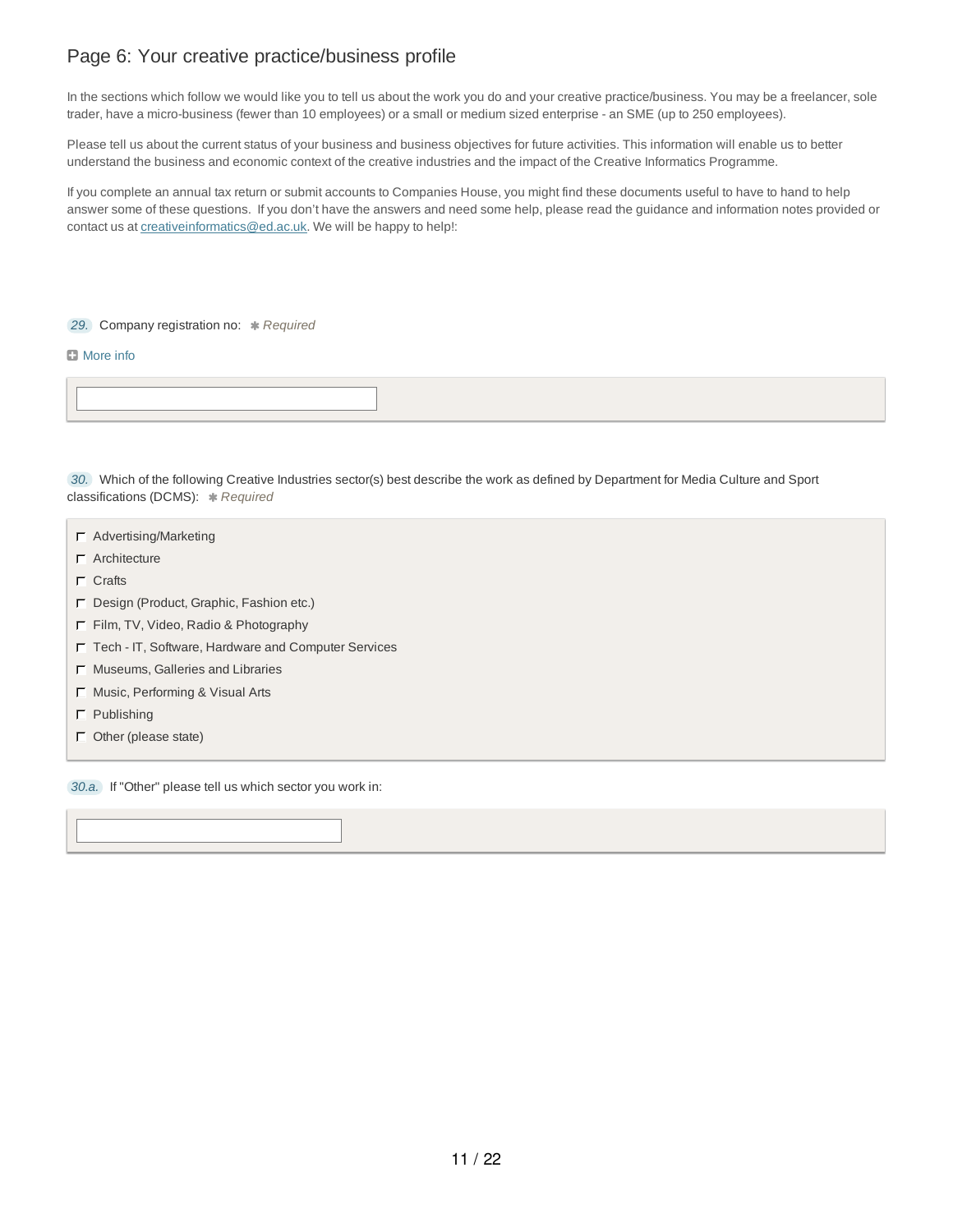## Page 7: Creative practice/business profile continued

Please provide as much information as possible about the profile and structure of your creative practice/business/freelancer income. Please note if your creative practice/business/freelance role is new and not yet trading, please indicate 'pre-revenue' or '£0'.

31. What was the creative practice/business turnover for the Last Financial Year (LFY) ? \* Required

#### **D** More info

31.a. What proportion of the creative practice/business turnover for the Last Financial Year was for exports? *Required* 

#### **D** More info

31.b. What was the net profit of the creative practice/business for the Last Financial Year? *Required* 

#### **D** More info

**Research and Development**

Research & development is about growing and expanding your creative practice, activities or business. Areas of research and development typically include: networking activities, researching your market and audience, developing and testing new products, technologies or *services. Please estimate your expenditure towards internal or external research and development activities.*

32. What was the expenditure of your creative practice/business on Research and Development (R&D) for the Last Financial Year?  $*$ *Required*

### **El** More info

33. What is the average R&D expenditure over a 3 year period: \* Required

*34.* What was the estimated revenue from new products/services introduced by your creative practice/company in the last 3 years (this should be a percentage of annual turnover)? \* Required

*35.* Number of active R&D projects: *Required*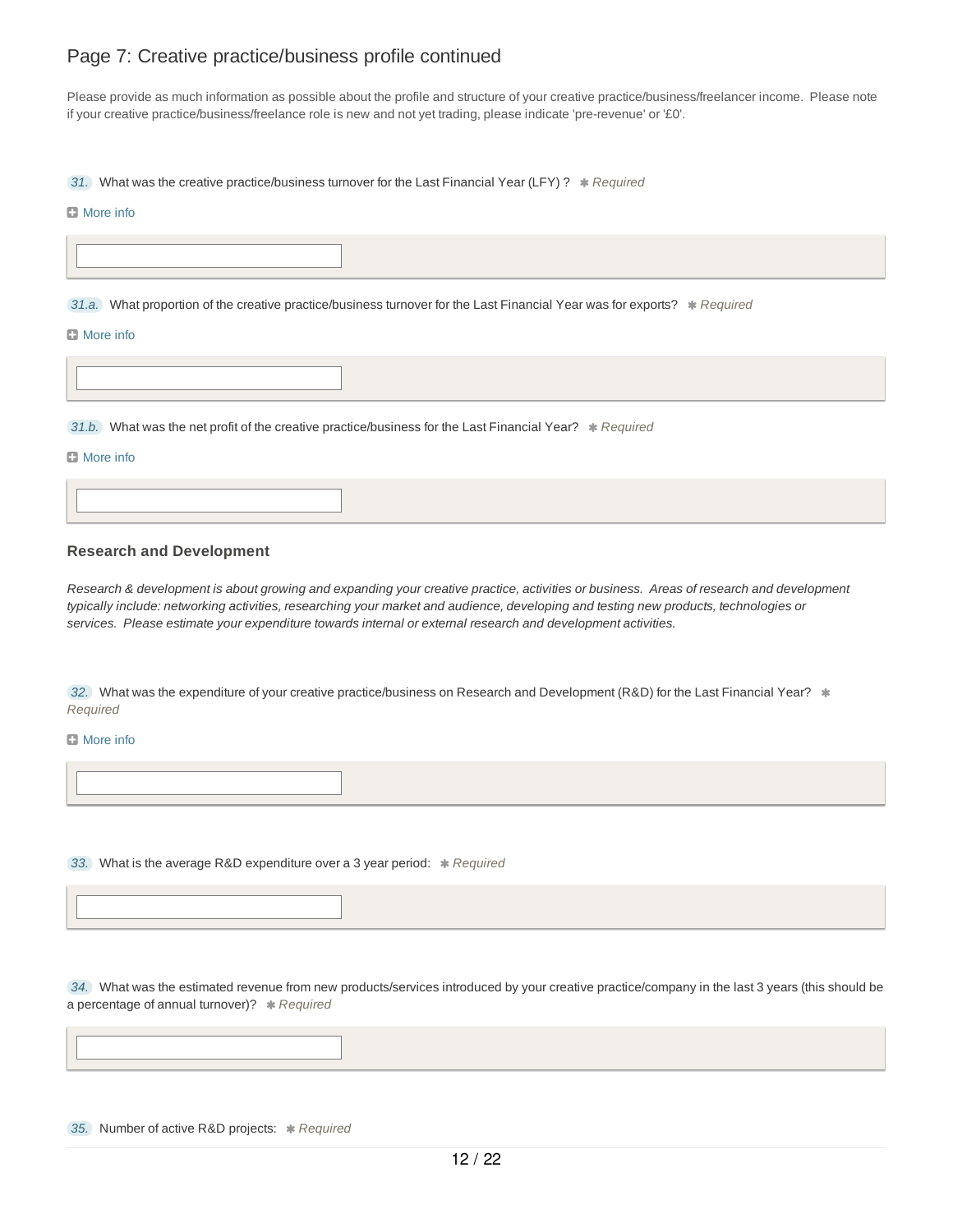## **Staff Information**

**36.** Total number of staff in your creative practice/business:  $*$  Required

### **D** More info

| Please enter a number. |  |
|------------------------|--|
|------------------------|--|

37. What is the Full Time Equivalent (FTE) of employees in your creative practice/ business?  $R$  *Required* 

### **D** More info

38. What is the FTE of employees dedicated to R&D? \* Required

## **Business Objectives**

|                                               | Yes/No * Required |           |                          |
|-----------------------------------------------|-------------------|-----------|--------------------------|
|                                               | Yes               | <b>No</b> | <b>Brief explanation</b> |
| Development of new products                   | $\circ$           | $\circ$   |                          |
| Development of new services                   | $\circ$           | $\circ$   |                          |
| Development of new processes                  | $\subset$         | $\circ$   |                          |
| Increased revenue from sales                  | $\cap$            | $\circ$   |                          |
| Increased revenue from licensing              | $\circ$           | $\circ$   |                          |
| Increased revenue from exports                | $\subset$         | $\circ$   |                          |
| Reduced costs/increased production efficiency | $\circ$           | $\circ$   |                          |
| Improved quality of products or services      | $\cap$            | $\circ$   |                          |
| Increased employment of R&D staff             | $\cap$            | $\circ$   |                          |
| Increased employment of other staff           | $\cap$            | $\circ$   |                          |
| Reduced employment (e.g. due to efficiencies) | $\subset$         | $\circ$   |                          |
| Increased use of research infrastructure      | $\cap$            | $\circ$   |                          |
| New business models                           | $\bigcap$         | $\circ$   |                          |

*39.* Which of the following describes your current objectives? Please provide a brief explanation to any objectives which apply: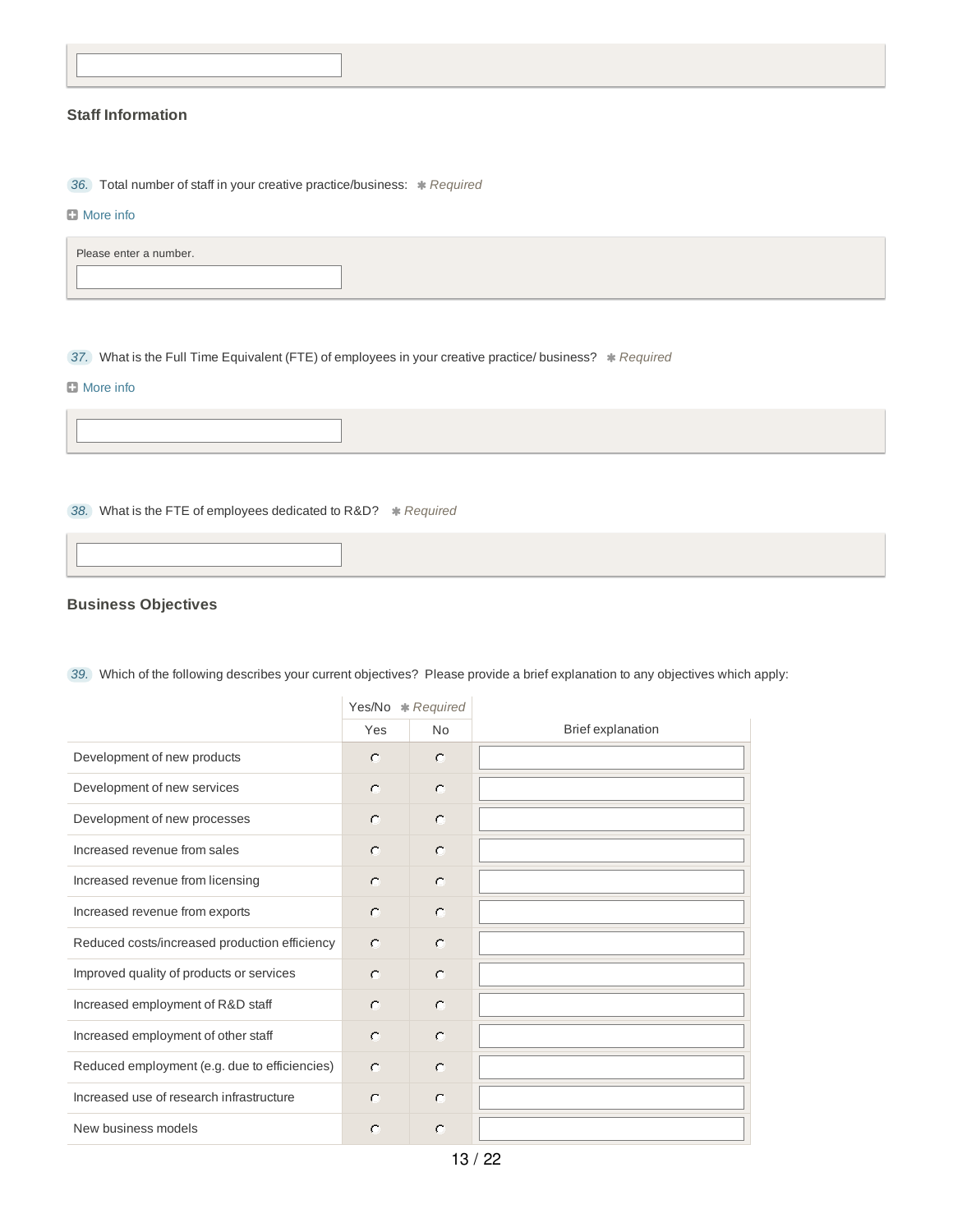#### *40.* **Please rank your top 3 business objectives from the list below:**

|                                           | Please rank top 3 business objectives: |  |
|-------------------------------------------|----------------------------------------|--|
| Business Objective Rank 1   Please select |                                        |  |
| Business Objective Rank 2   Please select |                                        |  |
| Business Objective Rank 3 Please select   |                                        |  |

*41.* Have you previously worked with any of the following organisations on R&D projects, either currently or previously?: \* Required

- Universities or Independent Research Organisations
- $\Gamma$  Local Authorities
- Devolved Administrations (NI, Scotland, Wales)
- $\Box$  Department for International Trade
- $\Gamma$  Department for Business, Energy and Industrial Strategy
- Other Govt Department
- $\Box$  Competitor Businesses
- $\Gamma$  Investors
- $\Gamma$  Supply Chain Partners
- $\Gamma$  Freelancers
- $\Gamma$  Other businesses complementary, consultants, etc
- Design Council
- $\Gamma$  Other trade organisations/bodies
- $\Gamma$  Cultural funding bodies (arts, council, Creative Scotland)
- $\Gamma$  Knowledge Transfer Network (KTN)
- Enterprise Europe Network (EEN)
- $\Gamma$  Catapults
- $\Gamma$  Innovation and Knowledge Centres (IKCs)
- Research and Technology Organisations (RTOs)
- Other Regional Enterprise Orgs
- Growth Hubs or LEPs
- $\Gamma$  None of these

*42.* Has the business previously received funding from any funding body within UK Research and Innovation (UKRI) or Scottish Funding Council (SFC). Please answer 'Not applicable' if none apply:  $*$  Required

#### **El** More info



## **Publicity Statement**

Creative Informatics may share information about projects with the Arts and Humanities Research Council (AHRC) and the Policy and Evidence Centre based at Nesta and any other appropriate organisation in the interests of developing and promoting the Connected Innovators Programme. The University of Edinburgh is subject to the Freedom of Information (Scotland) Act 2002 and as such may be requested to disclose information regarding the Connected Innovators Programme. Awarded applicants will be consulted before any decision to disclose information is taken. However, any refusal to disclose may be appealed to the Scottish Information Commissioner.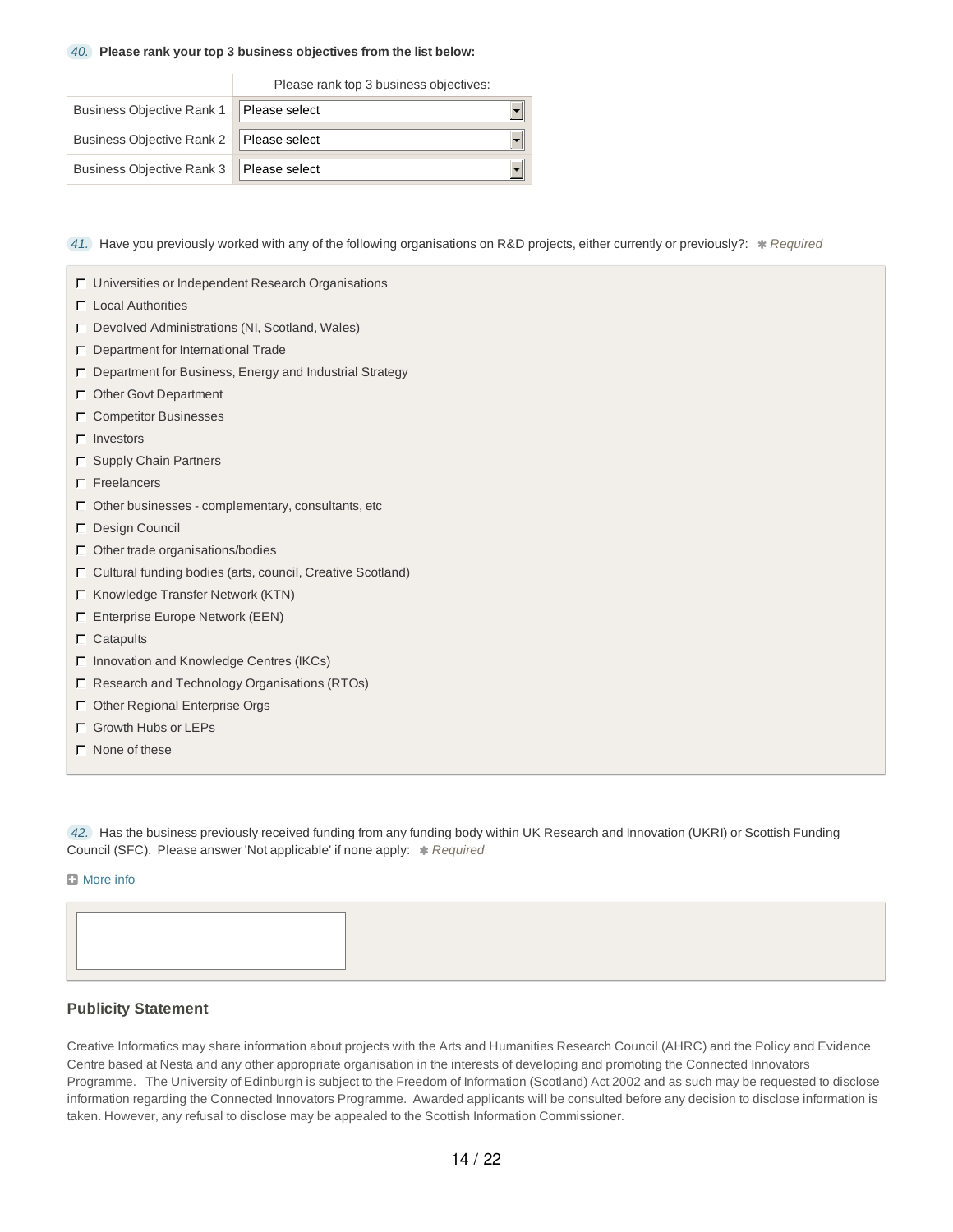*43.* I agree to assist with a case study using non-confidential information to promote this project. Please select one of the options: *Required*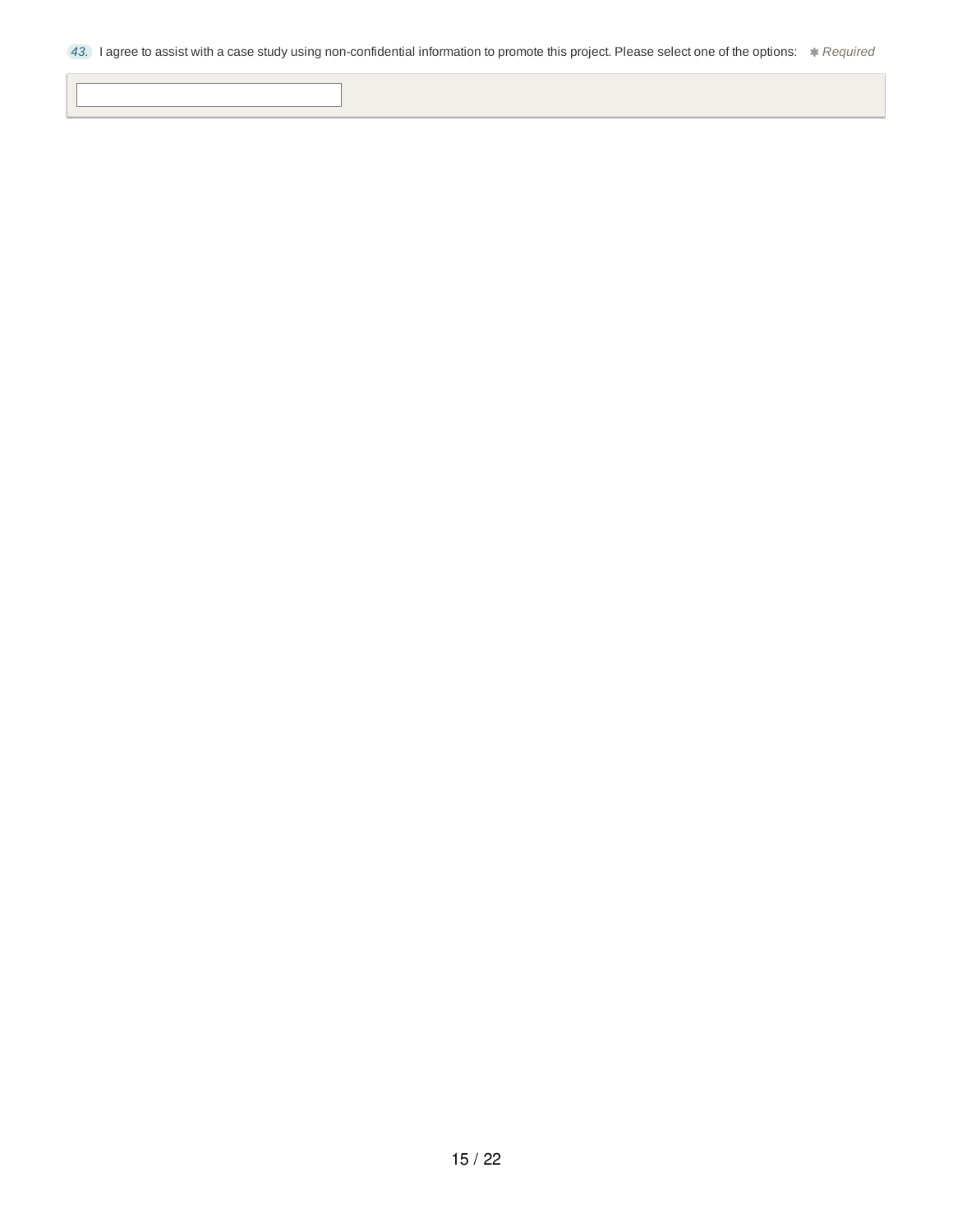## Page 8: Subsidy Declaration - Please read this section carefully

### **SUBSIDY DECLARATION**

In order to minimise distortion of competition the European Union and the United Kingdom have agreed certain limits on how much assistance can be given to organisations operating in a competitive market. This Annex sets out what is needed to ensure compliance with those limits. You should note carefully the requirements and the obligations.

Under Article 364 of the UK/EU and EAEC: Trade and Cooperation Agreement [TS No.8/2021] (the "**TCA"**) as published in the Official Journal of the European Union 30 April 2021[1], certain of the support provided in relation to the Creative Informatics Program – Connected Innovators are exempt from controls on subsidies.

There is a ceiling of £325,000 "Special Drawing Rights" [2] for subsidies provided to any one organisation over a three fiscal year period (i.e. your current fiscal year and previous two fiscal years). Any subsidy provided to you under the Creative Informatics Programme will be relevant if you wish to apply, or have applied, for any other subsidy. The value of the subsidy under the Creative Informatics Programme – Connected Innovator is (or estimated to be by calculating the gross grant equivalent) £10,000, (Ten thousand pounds sterling).

You will need to declare this amount to any other awarding body who requests information from you on how much subsidy you have received.

Please advise The University of Edinburgh now of any other subsidy which your enterprise and any enterprises linked to it may have received during your current and previous two fiscal years, to allow the University to check that its support, added to that previously received by you, will not exceed the threshold of £325,000 "Special Drawing Rights" over the last 3 fiscal years. A subsidy includes not only grants but also assistance such as free or subsidised consultancy services, marketing advice, etc. If you are in any doubt about whether previous assistance received is classified as a subsidy, please include it.

[1] Trade And Cooperation Agreement between the European Union and the European Atomic Energy Community, of the one part, and the United Kingdom of Great Britain and Northern Ireland, of the other part, OJ L 149, 30.4.2021, p10

[2] Equivalent amount in GBP can be calculated by reference to the International Monetary Fund's currency converter available online here: https://www.imf.org/external/np/fin/data/rms\_five.aspx

*44.* **Statement of subsidy received.** We confirm that we have received the following subsidies during the previous 3 fiscal years (i.e. current fiscal year and the previous two fiscal years):

|   | Body providing the assistance/aid | Value of assistance (calculating the gross grant<br>equivalent) | Date of assistance |
|---|-----------------------------------|-----------------------------------------------------------------|--------------------|
| 1 |                                   |                                                                 |                    |
| 2 |                                   |                                                                 |                    |
| 3 |                                   |                                                                 |                    |
| 4 |                                   |                                                                 |                    |

**Declaration.** Please sign the statement confirming your eligibility for support. If you are not authorised to do so, please ensure this is signed by the appropriate business representative: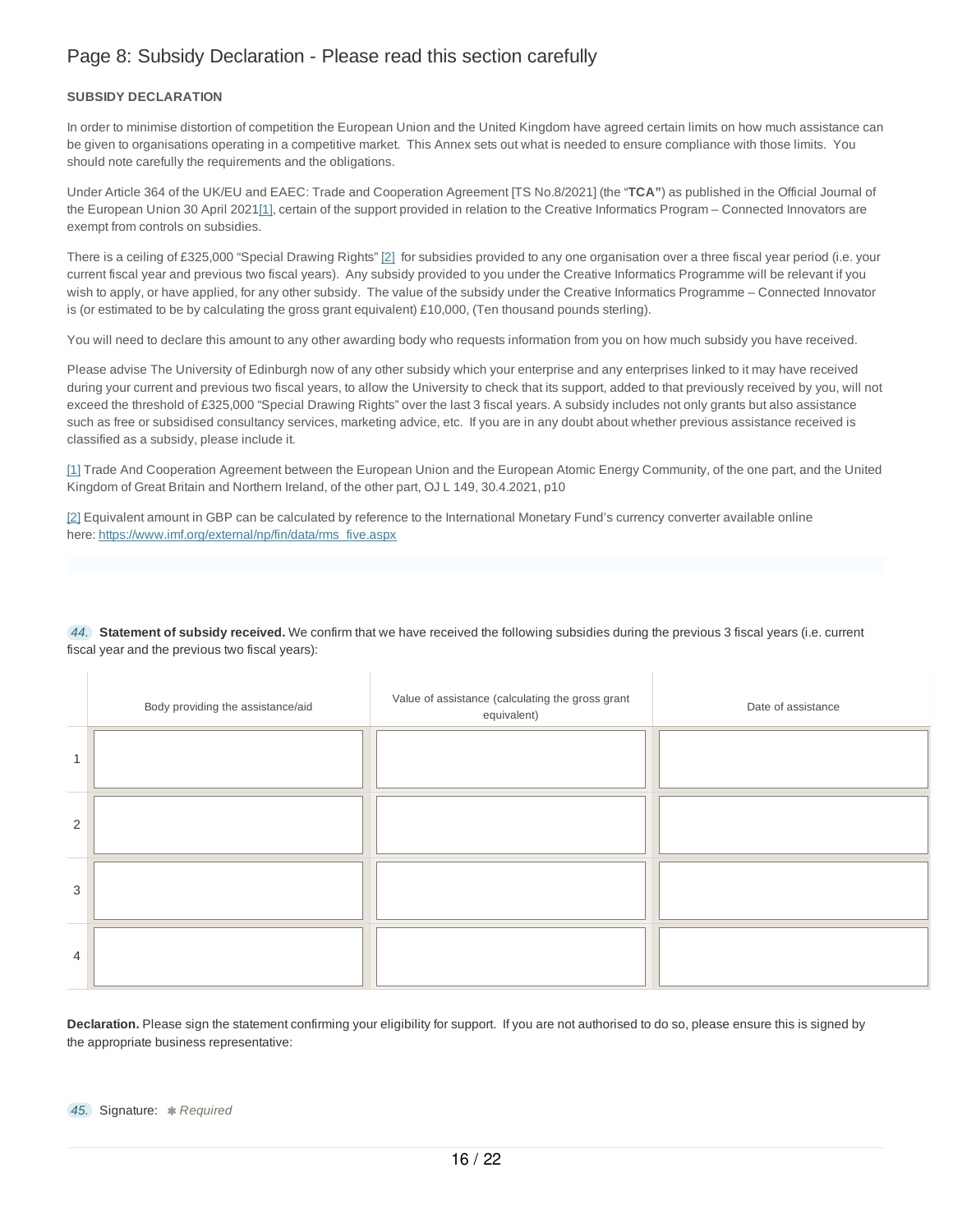## *45.a.*

### **D** More info

| Company (or business legal name): |  |
|-----------------------------------|--|
| Name of signatory:                |  |
| Date:                             |  |

We acknowledge that if we fail to meet the eligibility requirements set out in this application, we may become liable to pay the full price that would otherwise be payable in respect of the services / benefits received.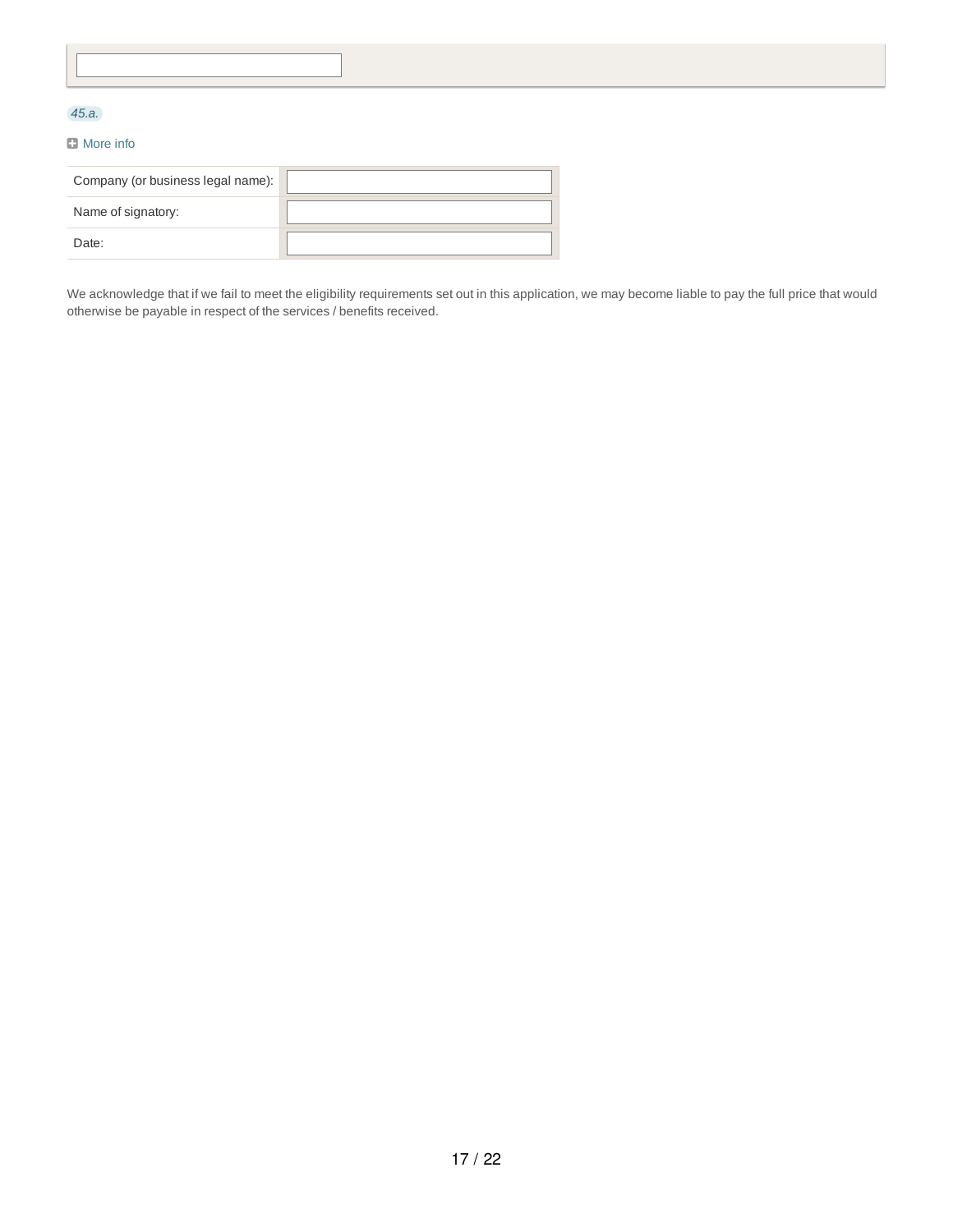## Page 9: Equality and Diversity Information

#### **What data are we collecting?**

The Equalities Monitoring Information will be used by Creative Informatics, a collaboration across the University of Edinburgh, Edinburgh Napier University, Codebase and Creative Edinburgh. Your data will be held and used by the Creative Informatics delivery team based at the University of Edinburgh with some data shared with our funders the Arts and Humanities Research Council, evaluation partners, and the Policy and Evidence Centre based at Nesta.

#### **How will the data be used?**

As part of the Creative Informatics programme we are monitoring the diversity of the applications we receive to ensure we are reaching and serving appropriate diverse audiences. This information also enables us to provide anonymised demographic reporting to funders, partners and stakeholders to ensure the programme is open and accountable in our commitment to diversity and equality.

The information we collect will not relate to our assessment of your application for the programme, but is captured separately and for monitoring only. We include questions on age, gender, ethnicity, disability, and sexual orientation - all defined 'protected characteristics' in The Equality Act 2010. As this information is sensitive and personal these questions are optional, but (where provided) this data does contribute to our ongoing review and improvement of our programme. We will always ensure that equality and diversity monitoring data is reported anonymously and with respect for your privacy.

#### **Consent**

In providing your completed response to these equality and diversity questions, you are giving explicit consent for us to use this data in our programme monitoring and reporting processes. The data is managed confidentially and will not have any bearing on your application to the Programme. Your data will only be reported in anonymous aggregated forms and will always be processed in accordance with the Data Protection Act 2018 and therefore also in accordance with the General Data Protection Regulation (GDPR).

If you prefer not to provide this information, please indicate this in the 'Prefer not to answer' box for the appropriate question(s).

Applicants can withdraw or modify their consent to collection and processing of personal information at any time by writing to creativeinformatics@ed.ac.uk.

*46.* Please indicate your age range:

*47.* Nationality/Ethnicity:

*48.* I identify my Gender as:

### *48.a.* Sexual Orientation:

- C Heterosexual
- Bisexual
- Gay
- Lesbian
- C Other
- Prefer not to answer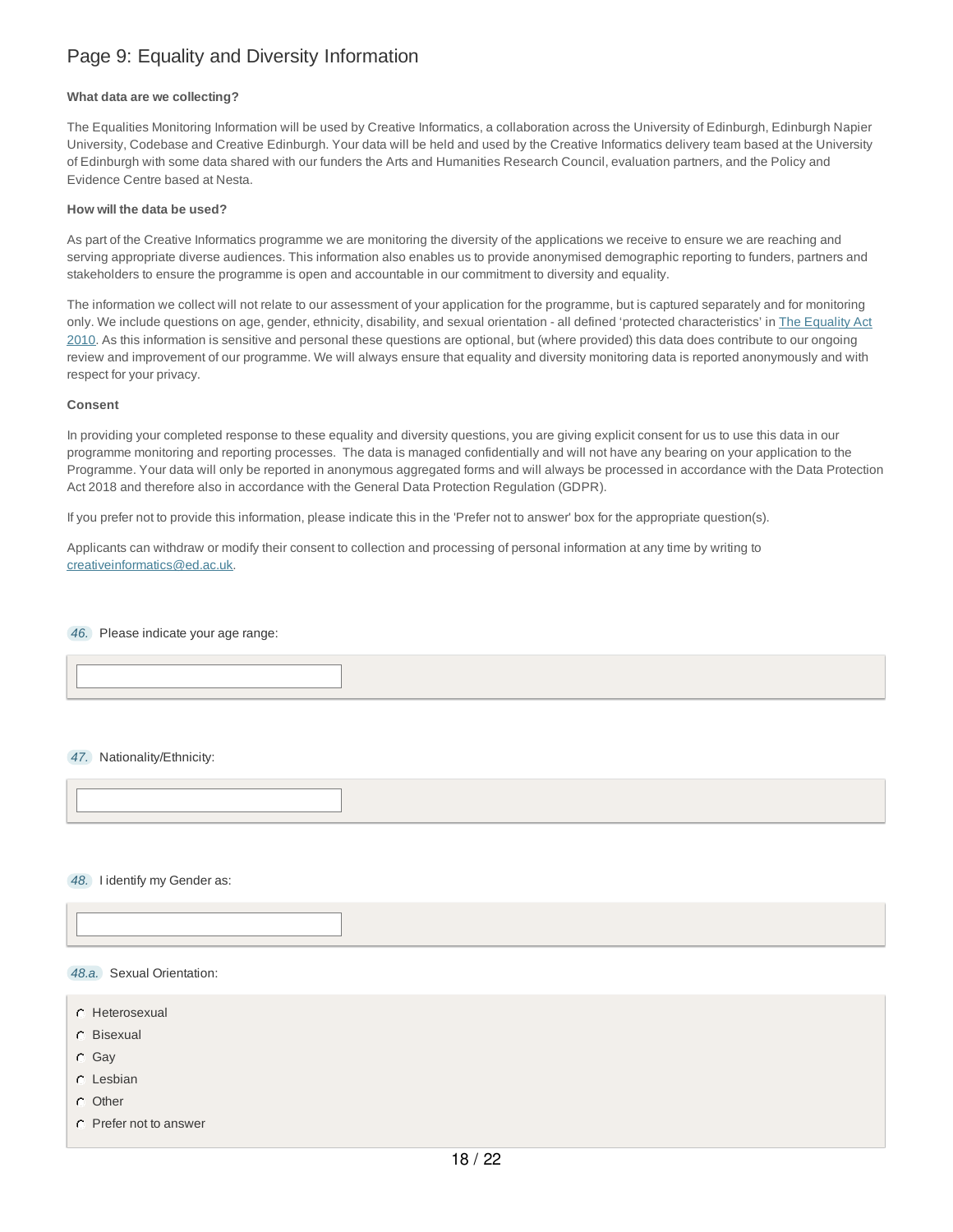*49.* Please indicate if you identify as having a disability:

## **D** More info

- Yes
- No
- C Prefer not to say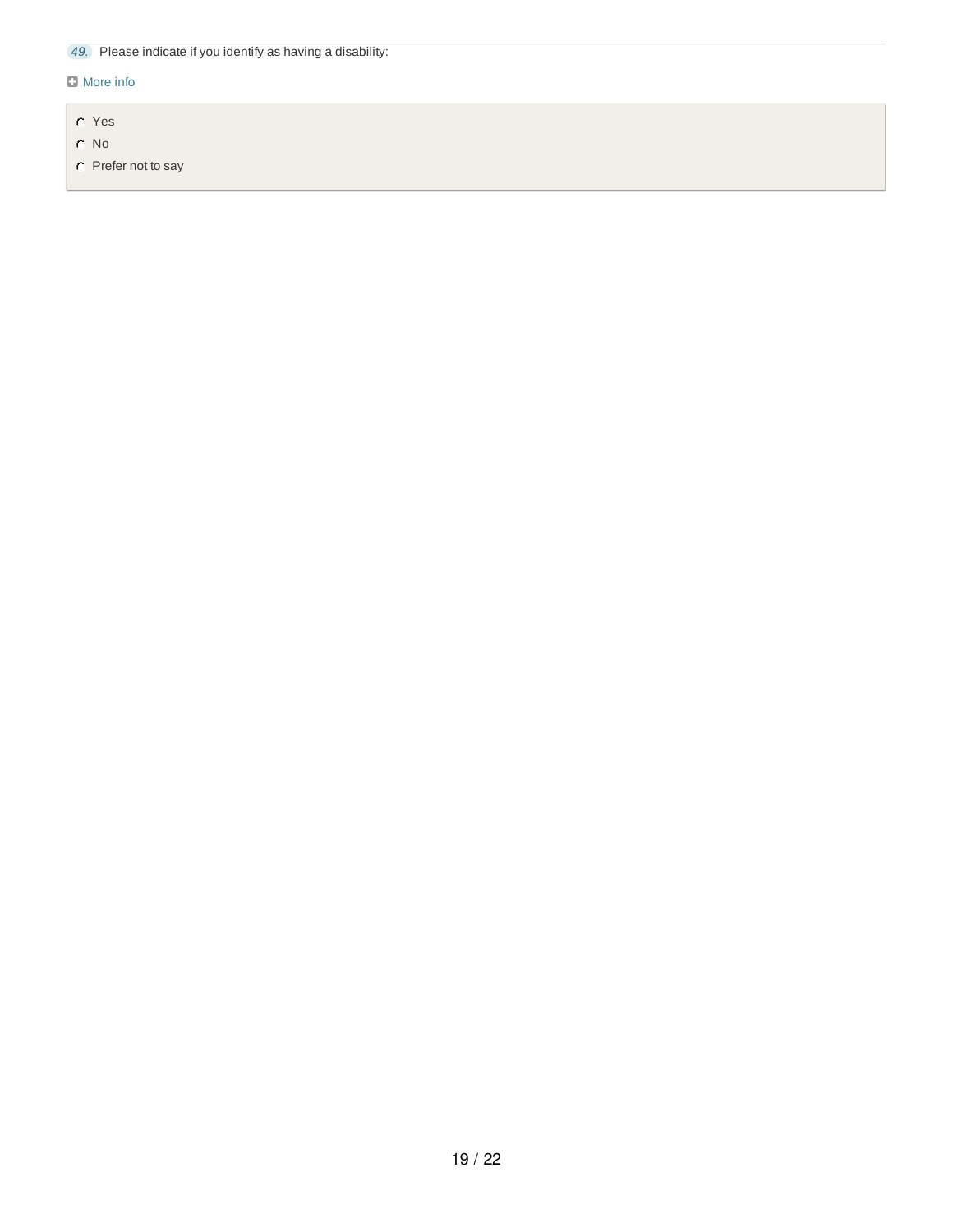# Page 10: Declaration and Signature

I certify that the information given on this form regarding my company is accurate to the best of my knowledge.

*50.* Please type name here. A signature is not required.

|                             | * Required |
|-----------------------------|------------|
| Name of authorised officer: |            |
| Date:                       |            |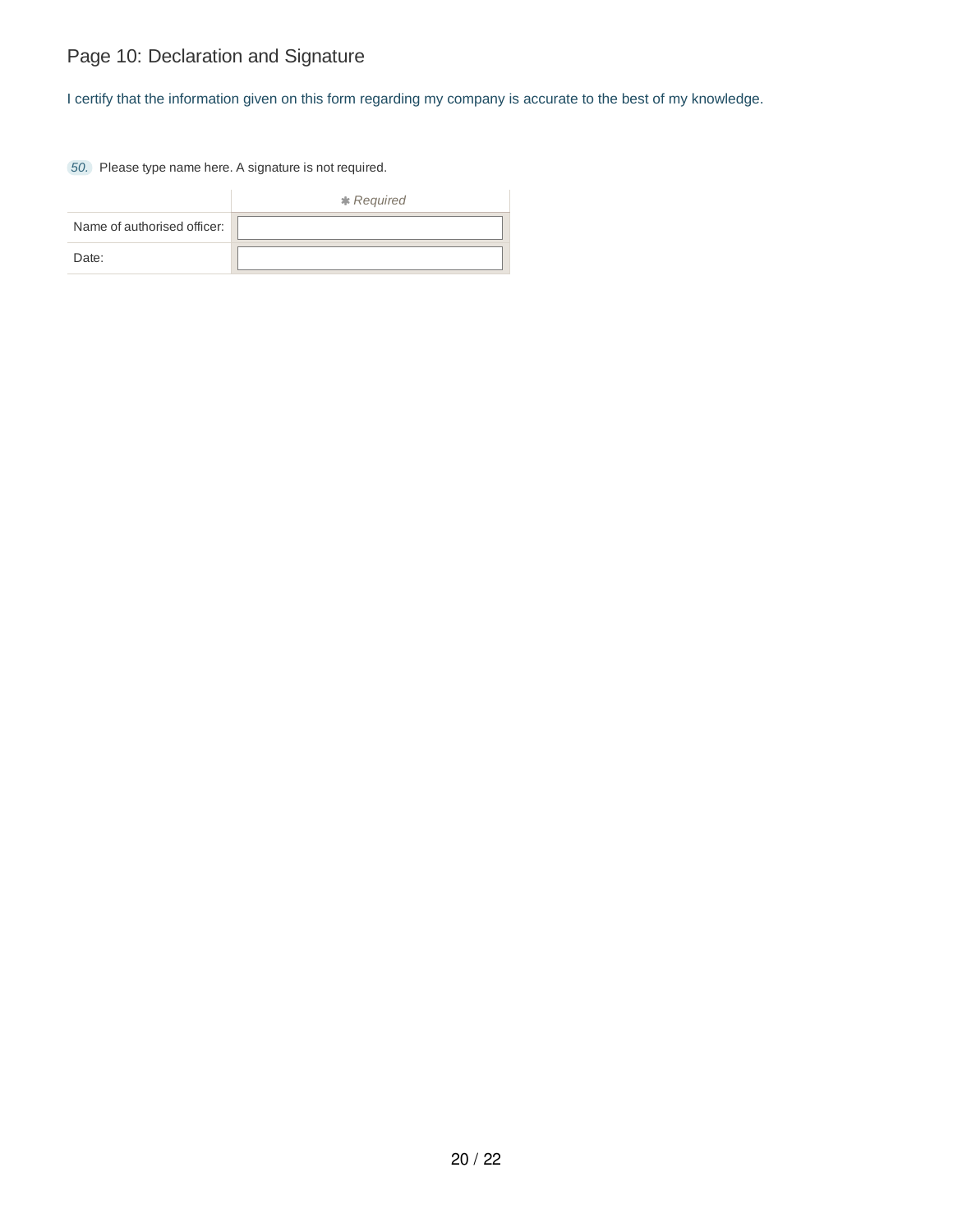## Page 11: Final page

Thank you for completing the application for the Resident Entrepreneurs Programme. Your application has been submitted. You will be contacted by a member of the Creative Informatics team following the selection process.

## **Key for selection options**

#### **40.1.a - Please rank top 3 business objectives:**

Development of new products Development of new services Development of new processes Increased revenue from sales Increased revenue from licensing Increased revenue from exports Increased use of research infrastructure Reduced costs/increased production efficiency Improved quality of products or services Increased employment of R&D staff Increased employment of other staff Reduced employment (e.g. due to efficiencies) New business models

### **40.2.a - Please rank top 3 business objectives:**

Development of new products Development of new services Development of new processes Increased revenue from sales Increased revenue from licensing Increased revenue from exports Increased use of research infrastructure Reduced costs/increased production efficiency Improved quality of products or services Increased employment of R&D staff Increased employment of other staff Reduced employment (e.g. due to efficiencies) New business models

### **40.3.a - Please rank top 3 business objectives:**

- Development of new products Development of new services Development of new processes Increased revenue from sales Increased revenue from licensing Increased revenue from exports Increased use of research infrastructure Reduced costs/increased production efficiency Improved quality of products or services Increased employment of R&D staff Increased employment of other staff Reduced employment (e.g. due to efficiencies) New business models
- 43 I agree to assist with a case study using non-confidential information to promote this project. Please select one of the options: Agree Opt out

**46 - Please indicate your age range:**

18 - 24 25 - 35